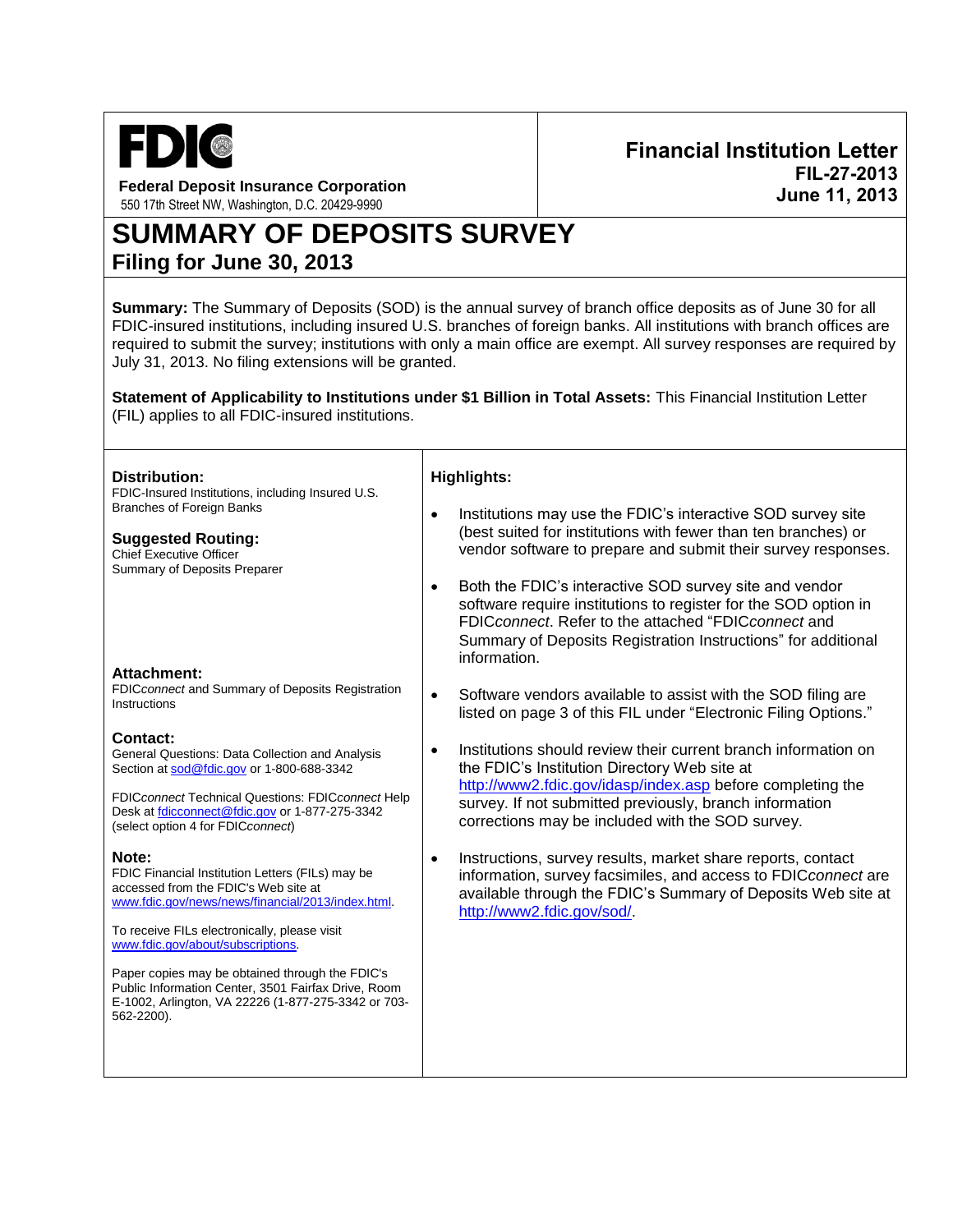Financial Institution Letter FIL-27-2013 June 11, 2013

#### **SUMMARY OF DEPOSITS SURVEY Filing for June 30, 2013**

The Summary of Deposits (SOD) is the annual survey of branch office deposits as of June 30 for all FDIC-insured institutions, including insured branches of foreign banks. Institutions with branch offices are required to submit this survey to the FDIC by July 31, 2013. Institutions with only a main office are exempt; however, they will be included in the survey results based on the total deposits reported on their June Call Report. *Publication of the survey data is dependent on timely and accurate filing by respondent institutions; therefore, no filing extensions will be granted.*

### **2013 SOD Timeline**

Prior to filing the June 30, 2013, SOD – Conduct Branch Review: Institutions should review branch structural information on the FDIC's Institution Directory Web site at [http://www2.fdic.gov/idasp/index.asp.](http://www2.fdic.gov/idasp/index.asp) Institutions may submit corrections with the SOD survey if not submitted previously.

June 10, 2013 **–** Assign FDIC*connect* Privileges: Institutions may begin assigning SOD transaction privileges in FDIC*connect* to the person responsible for submitting the SOD.

June 17, 2013 – Update Branch Information Online: Institutions may begin using the "Complete the Summary of Deposits" option in FDIC*connect* to enter revisions to branch structure information (branch names and addresses). Institutions using vendor software should refer to guidance provided by their software vendor on how to submit changes with the uploaded SOD survey. If your bank has had last-minute structural changes, check with your software vendor about the features that will allow your list to be synchronized with the most up-to-date location information in FDIC*connect*.

July 1, 2013: Institutions may begin submitting their June 30, 2013, SOD survey.

July 31, 2013: 2013 Summary of Deposits filing deadline.

October 4, 2013 − Survey Results Published: The FDIC will publish the survey results on the FDIC's Summary of Deposits Web site at <http://www2.fdic.gov/sod/> no later than October 4, 2013. To be notified electronically when the 2013 SOD data and deposit market share reports become available, please subscribe to e-mail updates at [www.fdic.gov/about/subscriptions.](http://www.fdic.gov/about/subscriptions)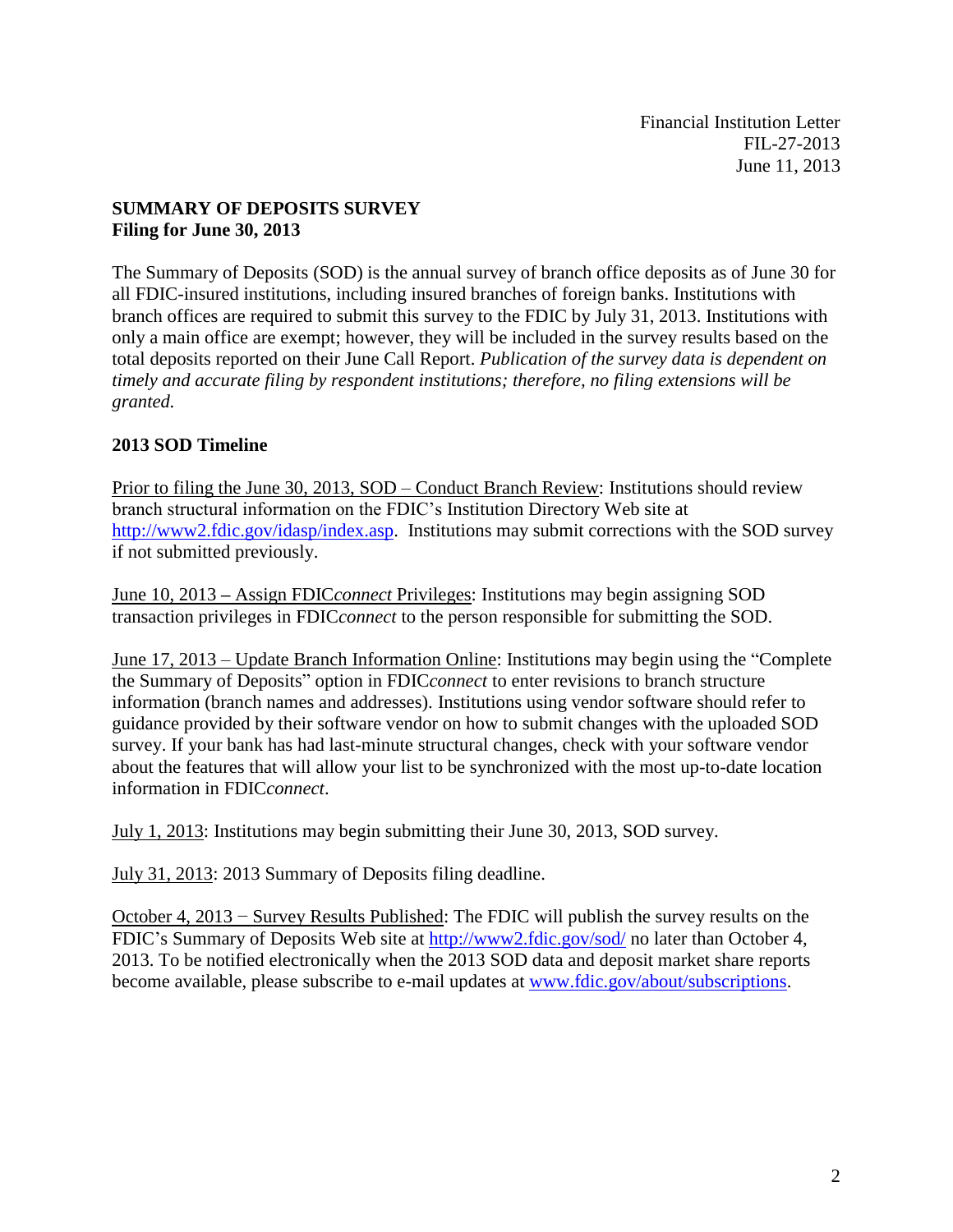#### **Electronic Filing Options**

Institutions must be registered users of FDIC*connect* and must assign SOD transaction privileges to the person responsible for submitting the SOD. New FDIC*connect* users must first register with FDIC*connect*. Refer to the attached FDIC*connect* and Summary of Deposits Registration Instructions for additional information.

Institutions have two options for filing electronically:

Using Vendor Software to Prepare a File for Upload to the FDIC – Institutions that use vendor software to prepare the SOD survey will be able to upload their completed survey information directly to the FDIC through FDIC*connect.*

The following vendors have developed software to assist with the SOD filing. Institutions should contact these vendors directly for further information about their products and services:

| Axiom SL                          | $(212)$ 248-4188   |
|-----------------------------------|--------------------|
| DBI Financial Systems, Inc.       | $(800)$ 774-3279   |
| Fed Reporter, Inc.                | (888) 972-3772     |
| <b>FIS</b> - Regulatory Solutions | $(800)$ 825-3772   |
| FRS America                       | $(978)$ 698-7200   |
| Jack Henry and Associates, Inc.   | $(800)$ 688-9191   |
| <b>Lombard Risk</b>               | $(973) 648 - 0900$ |

Using the FDIC's Interactive SOD Survey Option – The FDIC's interactive SOD survey option is designed for institutions with a small number of branch offices. This option permits an institution to print worksheets, submit revised branch structure information with the survey, and edit SOD data in preparation for submission. Institutions may access the SOD survey site from the FDIC*connect* Web site at [https://www2.fdicconnect.gov/.](https://www2.fdicconnect.gov/)

#### **Data Accuracy and Validation**

Institutions must ensure that all information submitted for the SOD survey is accurate. The FDIC recommends that institutions submit their June 30 Call Report before filing the SOD survey to enable comparisons of deposit totals between the two reports.

Institutions should review the service type codes and the physical address, including the street address, city, state, zip code, and county, for all office locations to ensure consistency with United States Postal Service standards. Physical addresses and zip codes may be verified at [http://zip4.usps.com/zip4/.](http://zip4.usps.com/zip4/) Institutions should not use post office boxes, mailing addresses other than the actual physical address, street names without actual numbers, intersections, or any other general locations when filing their branch office location information.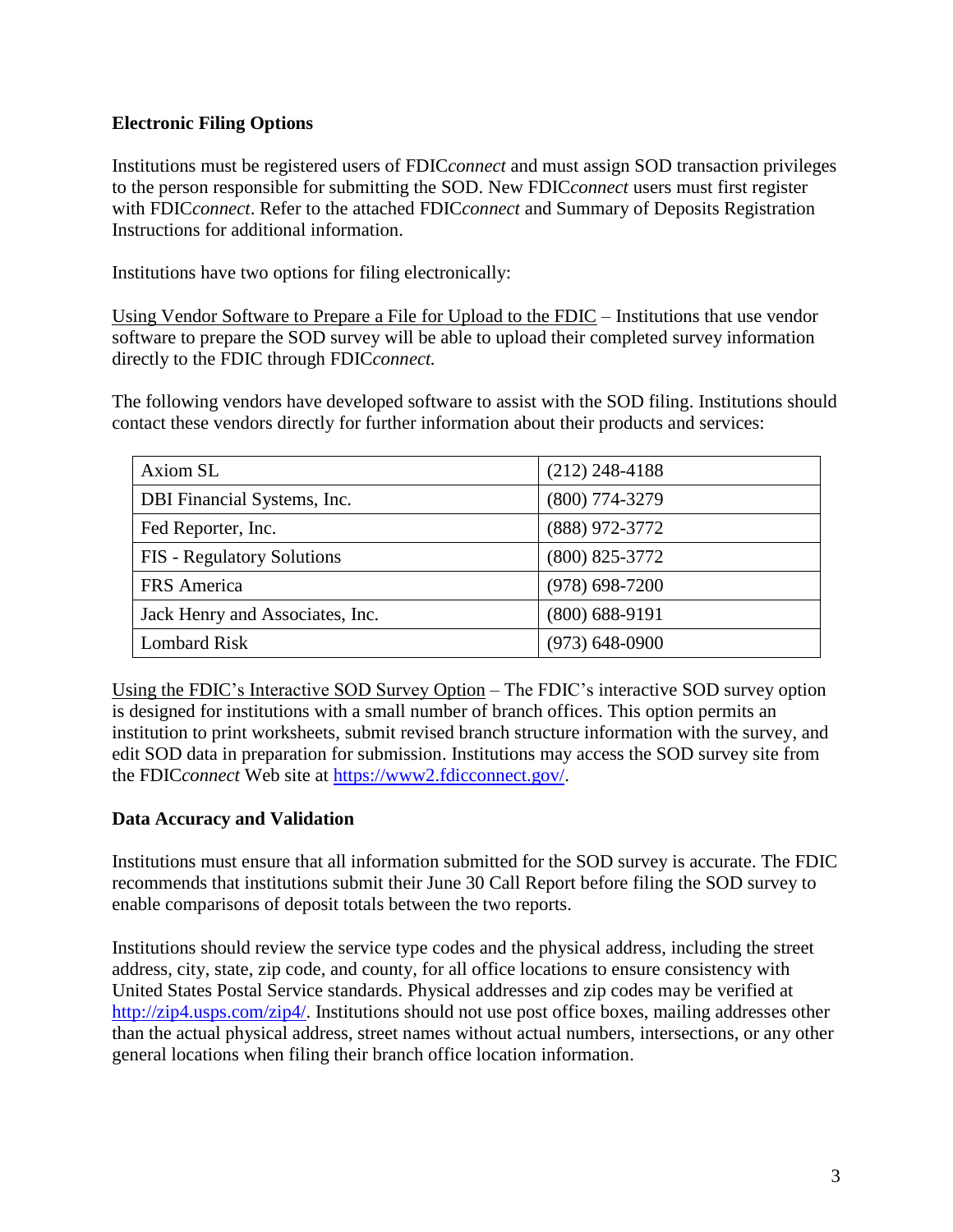Before completing the SOD survey, institutions should review their current branch information on the FDIC's Institution Directory (ID) Web site at <http://www2.fdic.gov/idasp/index.asp> (or go to [www.fdic.gov](http://www.fdic.gov/)  $\rightarrow$  Industry Analysis  $\rightarrow$  Bank Data & Statistics  $\rightarrow$  Institution Directory). From the ID home page, click on "Find Offices," enter the bank's certificate number or institution name, then click on "Find." The list of branch offices will be presented in state and county order. If an institution's branch office information is incorrect or incomplete, the institution should notify the FDIC with the correct branch structure information.

Beginning June 15, 2013, corrections to structure data should be entered using the FDIC's interactive SOD survey site or vendor software and submitted with the completed SOD survey. If an institution corrects branch office information because of a merger or branch purchase and assumption, the name, city, and state of the other institution involved in the transaction and the effective date must be included in the e-mail notification or within the "comments" section of the survey.

#### Electronic Amendments

Once the initial 2013 survey information has been submitted, institutions can amend 2013 deposit totals by accessing the SOD transaction within FDIC*connect*. Institutions that previously filed using FDIC*connect* may also amend 2012 deposit totals until September 20, 2013, after which no further changes to 2012 data will be permitted through this process. *To submit amended data*, institution users must be assigned SOD transaction privileges within FDIC*connect*.

#### **Assistance**

For assistance on how to register for the Summary of Deposits option within FDIC*connect*, contact the FDIC*connect* help desk at 1-877-275-3342 (select option 4 for FDIC*connect*). For all other questions about the SOD survey, please contact the FDIC's Data Collection and Analysis Section at 1-800-688-3342, or if you know your assigned analyst's direct number you may contact them directly. You may also request assistance by e-mail at [sod@fdic.gov.](mailto:sod@fdic.gov)

> Arthur J. Murton **Director** Division of Insurance and Research